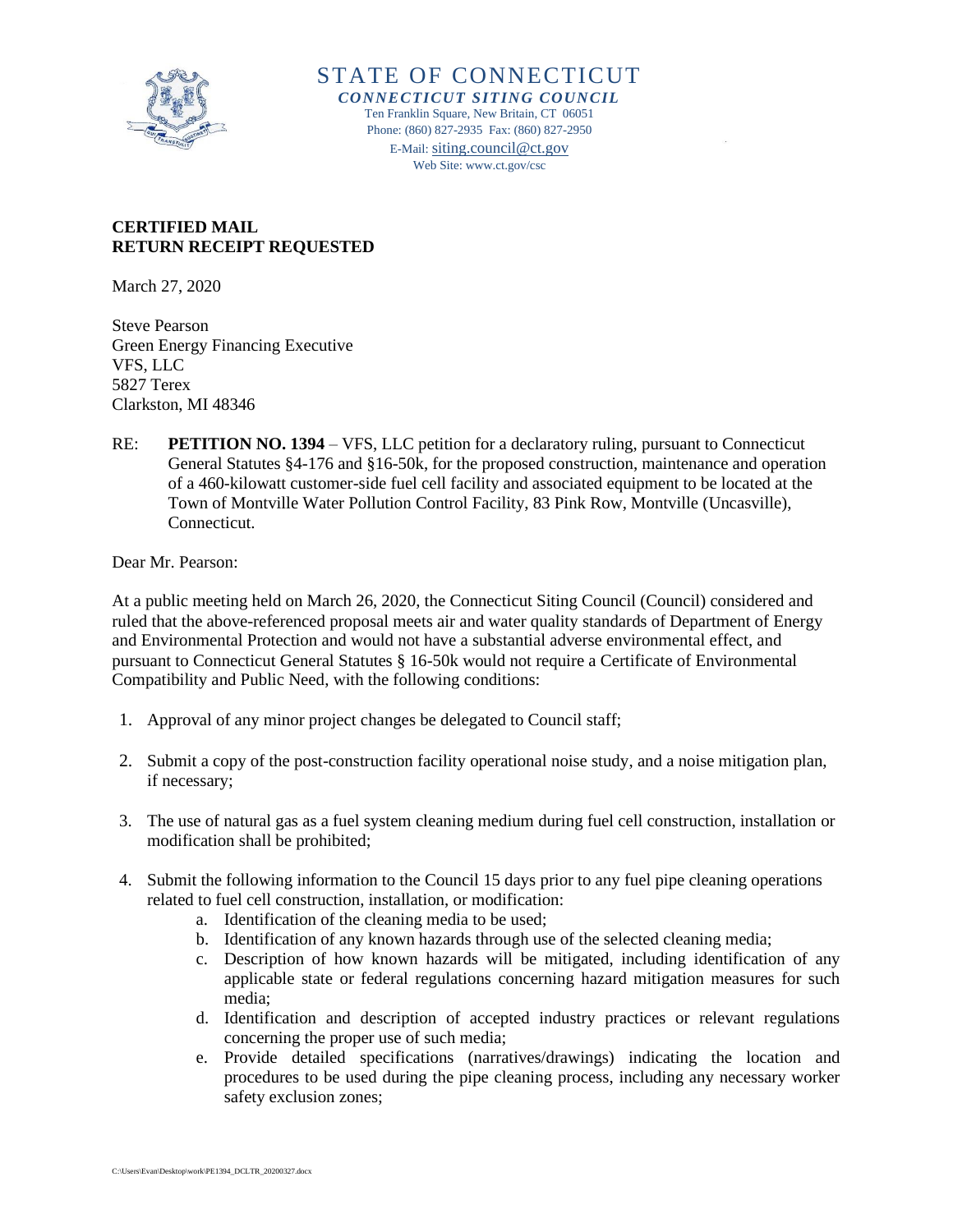- f. Identification of the contractor or personnel performing the work, including a description of past project experience and the level of training and qualifications necessary for performance of the work;
- g. Contact information for a special inspector hired by the project developer who is a Connecticut Registered Engineer with specific knowledge and experience regarding electric generating facilities or a National Board of Boiler and Pressure Vessel Inspector and written approval of such special inspector by the local fire marshal and building inspector; and
- h. Certification of notice regarding pipe cleaning operations to all state agencies listed in General Statutes § 16-50j(h) and to the Department of Consumer Protection, Department of Labor, Department of Public Safety, Department of Public Works, and the Department of Emergency Management and Homeland Security;
- 5. Compliance with the following codes and standards during fuel cell construction, installation or modification, as applicable:
	- a. NFPA 54
	- b. NFPA 853; and
	- c. ASME B31;
- 6. Unless otherwise approved by the Council, if the facility authorized herein is not fully constructed within three years from the date of the mailing of the Council's decision, this decision shall be void, and the facility owner/operator shall dismantle the facility and remove all associated equipment or reapply for any continued or new use to the Council before any such use is made. The time between the filing and resolution of any appeals of the Council's decision shall not be counted in calculating this deadline. Authority to monitor and modify this schedule, as necessary, is delegated to the Executive Director. The facility owner/operator shall provide written notice to the Executive Director of any schedule changes as soon as is practicable;
- 7. Any request for extension of the time period to fully construct the facility shall be filed with the Council not later than 60 days prior to the expiration date of this decision and shall be served on all parties and intervenors, if applicable, and the Town of Montville;
- 8. Within 45 days after completion of construction, the Council shall be notified in writing that construction has been completed;
- 9. The facility owner/operator shall remit timely payments associated with annual assessments and invoices submitted by the Council for expenses attributable to the facility under Conn. Gen. Stat. §16- 50v;
- 10. This Declaratory Ruling may be transferred, provided the facility owner/operator/transferor is current with payments to the Council for annual assessments and invoices under Conn. Gen. Stat. §16-50v and the transferee provides written confirmation that the transferee agrees to comply with the terms, limitations and conditions contained in the Declaratory Ruling, including timely payments to the Council for annual assessments and invoices under Conn. Gen. Stat. §16-50v; and
- 11. If the facility owner/operator is a wholly owned subsidiary of a corporation or other entity and is sold/transferred to another corporation or other entity, the Council shall be notified of such sale and/or transfer and of any change in contact information for the individual or representative responsible for management and operations of the facility within 30 days of the sale and/or transfer.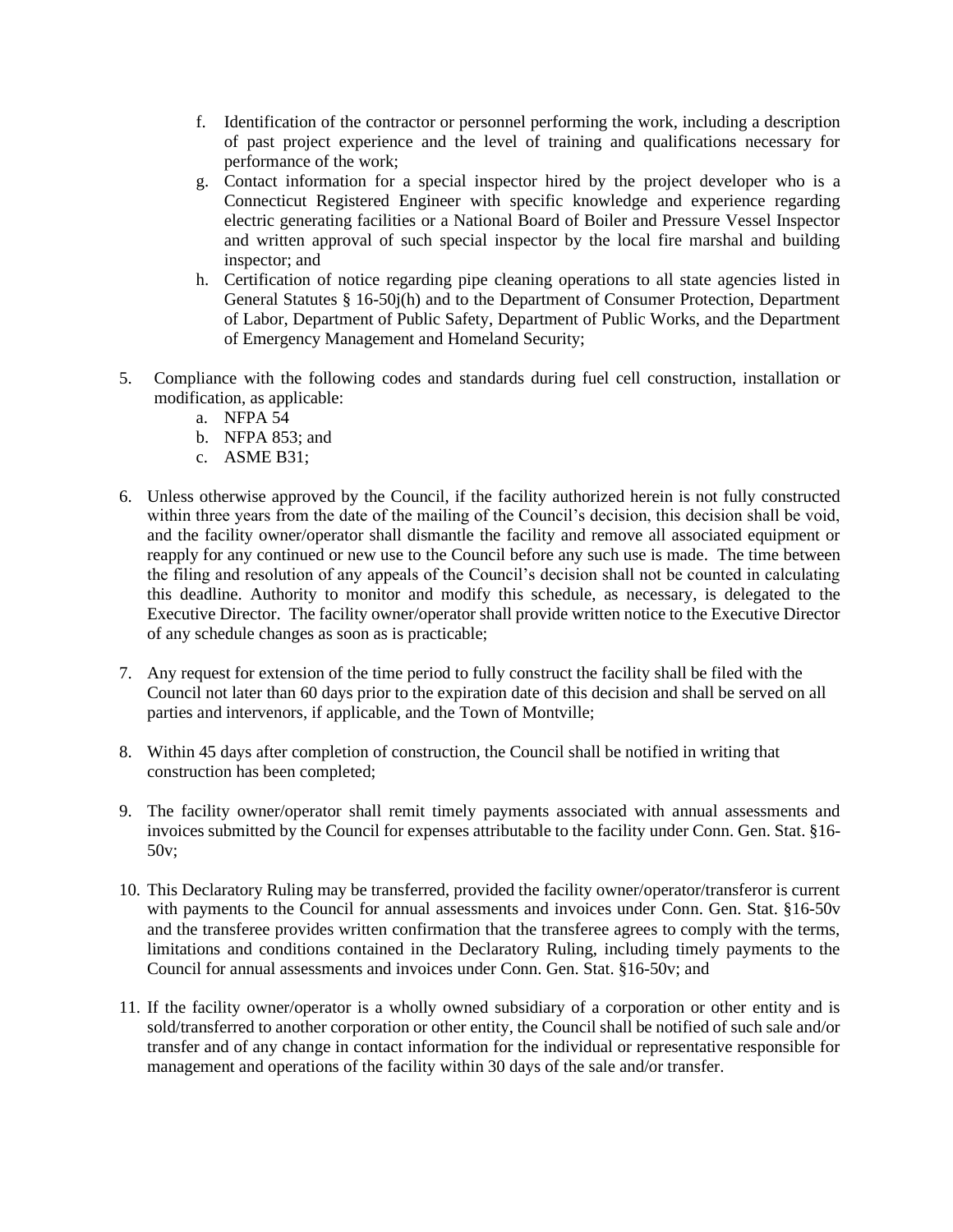This decision is under the exclusive jurisdiction of the Council and is not applicable to any other modification or construction. All work is to be implemented as specified in the petition, dated February 18, 2020 and additional information received March 3, 2020, and in compliance with Public Act 11-101, An Act Adopting Certain Safety Recommendations of the Thomas Commission.

Enclosed for your information is a copy of the staff report on this project.

Sincerely,

*s/ Melanie A. Bachman*

Melanie A. Bachman Executive Director

MAB/RDM/emr

Enclosure: Staff Report dated March 26, 2020

c: The Honorable Ronald K. McDaniel, Mayor, Town of Montville Marcia Vlaun, Town Planner, Town of Montville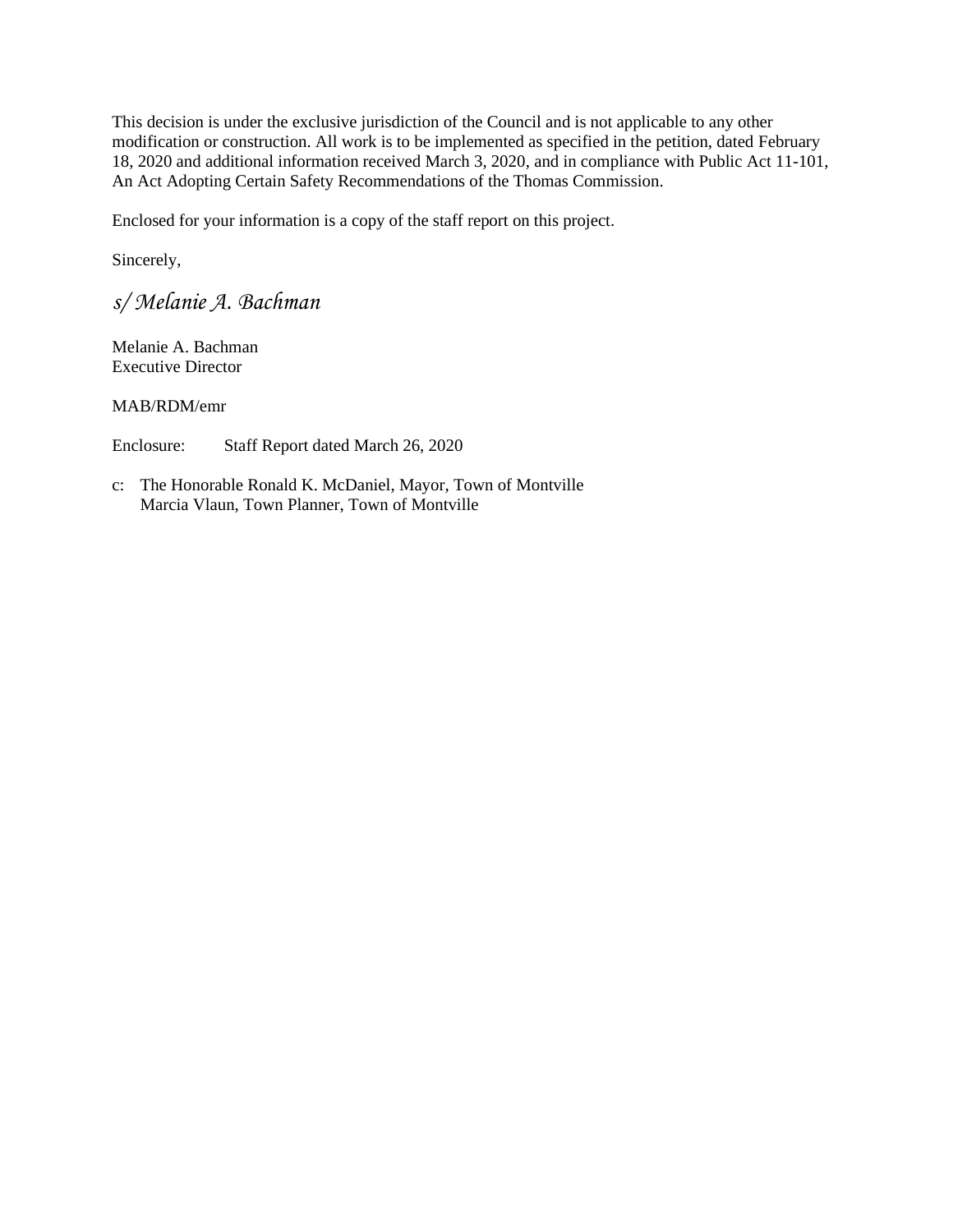

# STATE OF CONNECTICUT *CONNECTICUT SITING COUNCIL*

Ten Franklin Square, New Britain, CT 06051 Phone: (860) 827-2935 Fax: (860) 827-2950 E-Mail[: siting.council@ct.gov](mailto:siting.council@ct.gov) Web Site: www.ct.gov/csc

## **Petition No. 1394 VFS, LLC Fuel Cell Installation - 83 Pink Row, Montville**

**Staff Report March 26, 2020**

#### **Introduction**

On February 18, 2020, the Connecticut Siting Council (Council) received a petition from Vending Funding Specialists, LLC (VFS) for a declaratory ruling, pursuant to Connecticut General Statutes §4-176 and §16- 50k, for the proposed construction, maintenance and operation of a customer-side 460-kilowatt (kW) fuel cell facility and associated equipment to be located at the Town of Montville (Town) Water Treatment Plant (WTP) at 83 Pink Row in Montville, Connecticut. VFS would own and operate the facility.

On February 19, 2020, the Council sent correspondence to the Town stating that the Council has received the Petition and invited the Town to contact the Council with any questions or comments by March 19, 2020. Also on February 19, 2020, and pursuant to Regulations of Connecticut State Agencies §16-50j-40, the Council notified all state agencies listed therein, requesting comments regarding the proposed project be submitted to the Council by March 19, 2020. The Council did not receive any comments from the Town or any state agencies.

The Council issued interrogatories to VFS on March 3, 2020. VFS provided responses to the Council's interrogatories on March 5, 2020.

Prior to submitting the Petition to the Council, VFS obtained a building permit from the Town. After obtaining the permit, VFS proceeded with site construction in early 2020. On March 10, 2020, the Council issued a letter to VFS requesting that all construction at the site cease until the Council, under its exclusive jurisdiction over energy facilities in the State of Connecticut pursuant to CGS §16-50k, rendered a decision on the matter. On March 11, 2020, VFS responded by stating all construction work has ceased and the surrounding areas stabilized with erosion and sediment controls. The work appeared to be limited to the installation of concrete pad.

#### **Public Benefit**

The project would be a "customer-side distributed resources" facility, as defined in Connecticut General Statutes (CGS) § 16-1(a)(49). CGS § 16a-35k establishes the State's energy policy, including the goal to "develop and utilize renewable energy resources…to the maximum practicable extent." The proposed facility is a distributed generation resource, and will contribute to fulfilling the State's Renewable Portfolio Standard as a low emission Class I renewable energy source. In its final decision in Docket No. 12-02-09, the Connecticut Public Utilities Regulatory Authority determined that fuel cells qualify as a Class I renewable energy source under CGS §16-1(a)(20)(A). The project was selected as part of the Low and Zero Emissions Renewable Energy Credit program.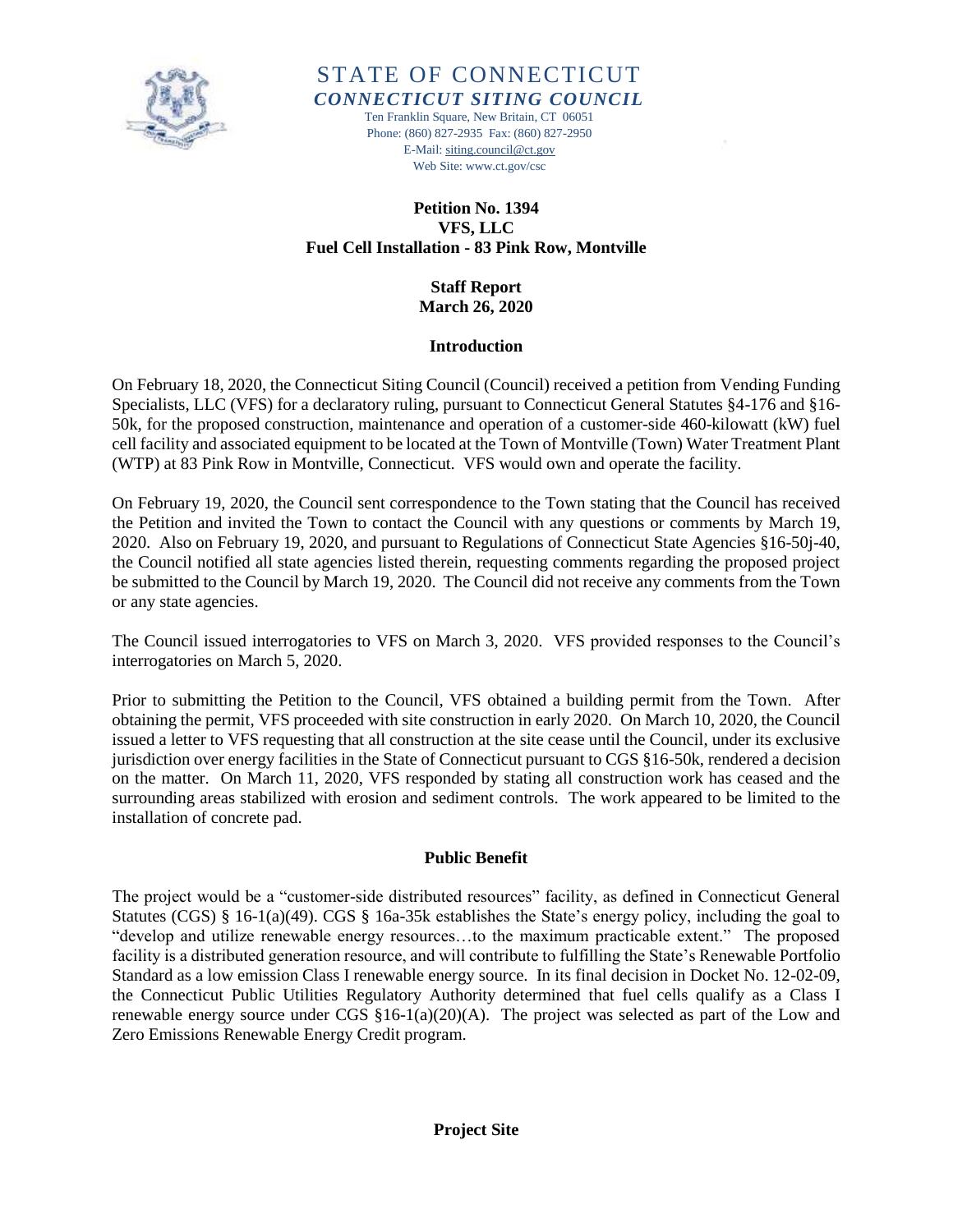The Project site is located on an approximate 16.5 acre parcel developed with the Town's WTP. The property is zoned Government and abuts commercially-zoned property to the north and west, and residential property to the south. Horton Cove, a waterbody connected to the Thames River, is to the east. The nearest residence is approximately 656 feet to the west of the fuel cell site. The nearest residential property line from the fuel cell site is approximately 128 feet to the south.

The fuel cell would be located on the southwest portion of the WTP property, west of the main WTP building. The fuel cell site is at the base of a gravel embankment, adjacent to an existing backup generator. An existing paved drive is located on the south side of the fuel cell location.

#### **Proposed Project**

The facility would consist of a 460 kW Doosan Model 400 Purecell fuel cell. The fuel cell measures approximately 29' 4" long by 8'7" wide by 10' high. An associated cooling module measuring 15' 11" long by 7'10" wide by 6' high would be installed adjacent to the fuel cell unit. Underground utilities - electric, gas and water - would connect to the fuel cell from existing on-site utilities. A new concrete natural gas pad and a new electric distribution pad would be installed to facilitate utility connections.

The proposed facility would be a customer-side, distributed resources project designed only to provide electricity. The proposed facility would operate in parallel with the utility grid and provide at least 74 percent of the average WTP annual baseload. Electricity generated by the facility would be consumed primarily by the WTP, and any excess electricity would be exported to the grid. The WTP cannot use waste heat generated by the fuel cell.

The fuel cell facility has an operational life of 20 years with a planned overhaul of certain components occurring at 10 years. At the end of its operational life, The fuel cell and associated components would be decommissioned and removed from the WTP site. The concrete pads would remain in place.

Construction would take approximately 15 weeks, followed by approximately 4 weeks of testing and startup. Regular working hours for the proposed project are Monday through Friday from 8:00 a.m. to 5:00 p.m.

#### **Environmental Effects and Mitigation**

The fuel cell facility would comply with all applicable Department of Energy and Environmental Protection (DEEP) water quality standards as no water would be consumed or discharged once the facility is operational. The site is not within an Aquifer Protection Area. The proposed fuel cell facility would have virtually no water usage or discharge. Water consumption would occur at initial system fill and during restart operations. If water discharge is necessary, it would consist of de-ionized water and would be directed to an on- site drywell.

Air emissions produced during fuel cell operation would be below DEEP applicable limits for a new distributed generator, as shown below, and thus, no DEEP air permit is required.

| Comparison of the Fuel Cell Facility with RCSA Criteria * |                             |                              |
|-----------------------------------------------------------|-----------------------------|------------------------------|
| Compound                                                  | Fuel Cell Facility(lbs/MWh) | Emissions standards(lbs/MWh) |
| NOx                                                       | 0.02                        |                              |
| JO2                                                       | 998                         | 1.650                        |

\* Regulations of Connecticut State Agencies Section 22a-174-42(b)(3)(C); 22a-174-42(d)(2)(B)(ii) & Table 42-2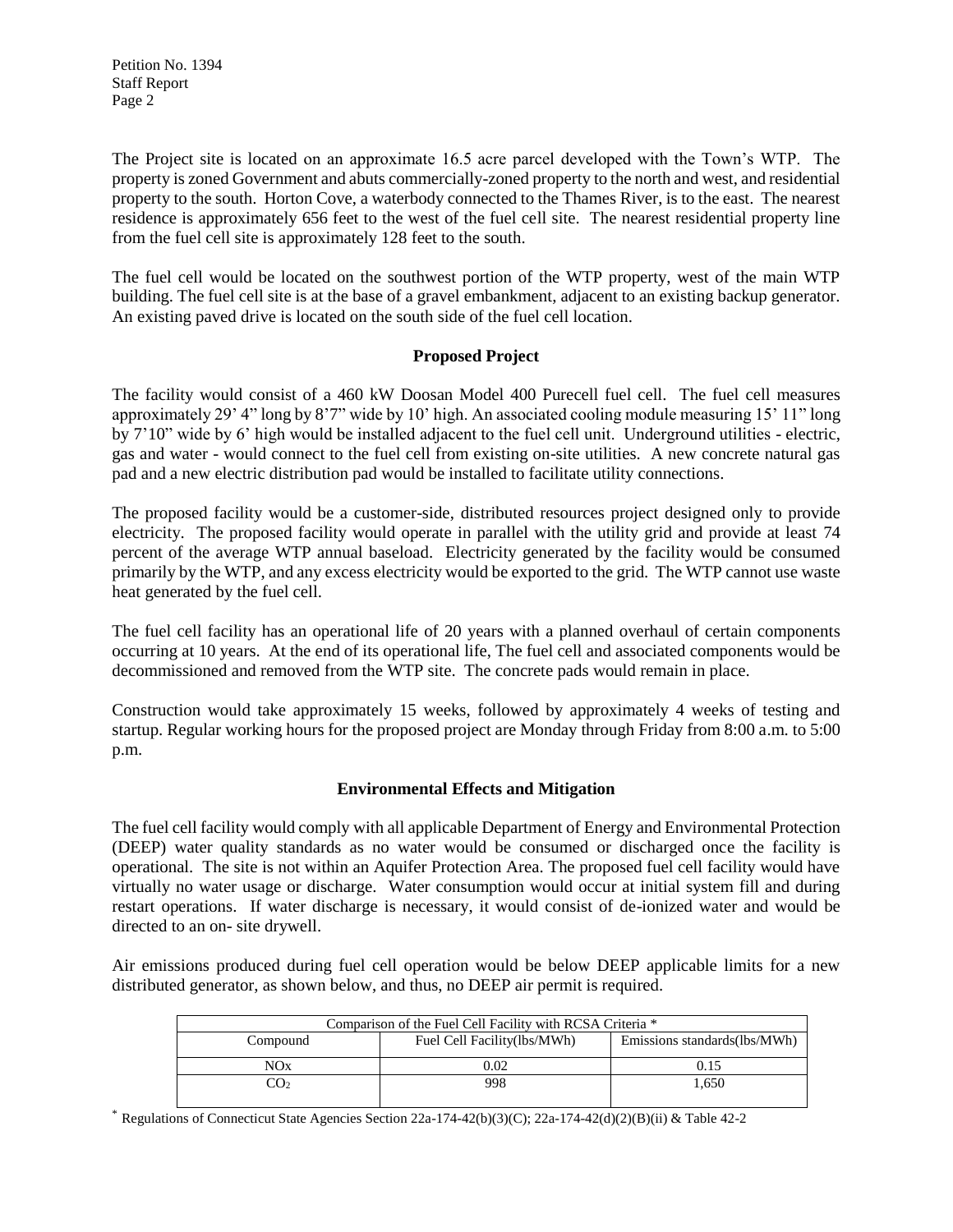The proposed facility would emit a minimal amount of methane  $(CH_4)$ , and no sulfur hexafluoride  $(SF_6)$ , hydrofluorocarbons (HFCs) or perfluorocarbons (PFCs), which are greenhouse gases defined in Regulations of Connecticut State Agencies Section 22a-174-1(49).

The fuel cell desulfurization system would remove sulfur that is used as an odorant in natural gas because it is a fuel cell system contaminant. Sulfur compounds would be collected within a desulfurization unit (desulf unit) using a filter media. The desulf unit would be removed during the 10 year fuel cell unit overhaul. The U.S. Department of Transportation has certified the desulf unit as an acceptable form of transport for the desulfurization material that meets hazardous waste shipment standards.

The fuel cell uses an inorganic, concentrated phosphoric technology that uses the acid as the electrolyte, allowing an electrochemical reaction within the fuel cell to occur. The phosphoric acid in the fuel fell complies with all applicable state and federal regulations.

Visual impact from the proposed project would be minimal as it is located adjacent to the main WTP building and is in a secured area that is surrounded by vegetation. Due to its location, the proposed facility would have no effect on historic properties.

No wetlands would be disturbed by the Project. The site is not within a Federal Emergency Management Agency-designated flood zone. The site is not within a quarter-mile of a DEEP Natural Diversity Database buffered area. The fuel cell site is located in a gravel area adjacent to paved driveways and existing utilities.

Any noise associated with the construction of this project would be temporary in nature and exempt per DEEP Noise Control Regulations. The operation of the fuel cell cooling module would emit the most noise. Operation of the proposed fuel cell/cooling module would meet DEEP Noise Control Regulations at the nearest residence (656 feet west), a Class A noise receptor.

Due to the close proximity of the residential property line to the south (approximately 128 feet) VFS would conduct a post-construction operational noise analysis of the facility to determine if noise mitigation is required to reduce noise at the property line. This abutting property consists of a wooded strip of land along the north side of Gay Cemetery Pond. In this case, the abutting parcel is undeveloped and unused land area in a residential zone, which is classified as a Class B noise receptor under the DEEP Noise Control Regulations.

### **Public Safety**

Before commissioning of the proposed facility, the natural gas fuel lines would be cleaned in accordance with Public Act 11-101, An Act Adopting Certain Safety Recommendations of the Thomas Commission using nitrogen.

The fuel cell facility has internal and remote 24/7 operational monitoring. Abnormal operation would cause the facility to automatically shut down. The facility can also be shut down through a remote operations center as well as by manual switches for the facility and for the natural gas feed. The fuel cell facility is designed in accordance with American National Standards Institute and Canadian Standards Association (ANSI/CSA) America FC 1-2014 and the National Fire Protection Association, Inc. Standard 853 for stationary fuel cell power systems and includes extensive safety control systems, including both automatic and manual shutdown mechanisms that comply with pertinent engineering standards. A Fuel Cell Emergency Response Guide for the facility is included within the Petition. VFS would submit the emergency response guide to Fire Marshal. A fuel cell safety meeting would be held for local emergency responders.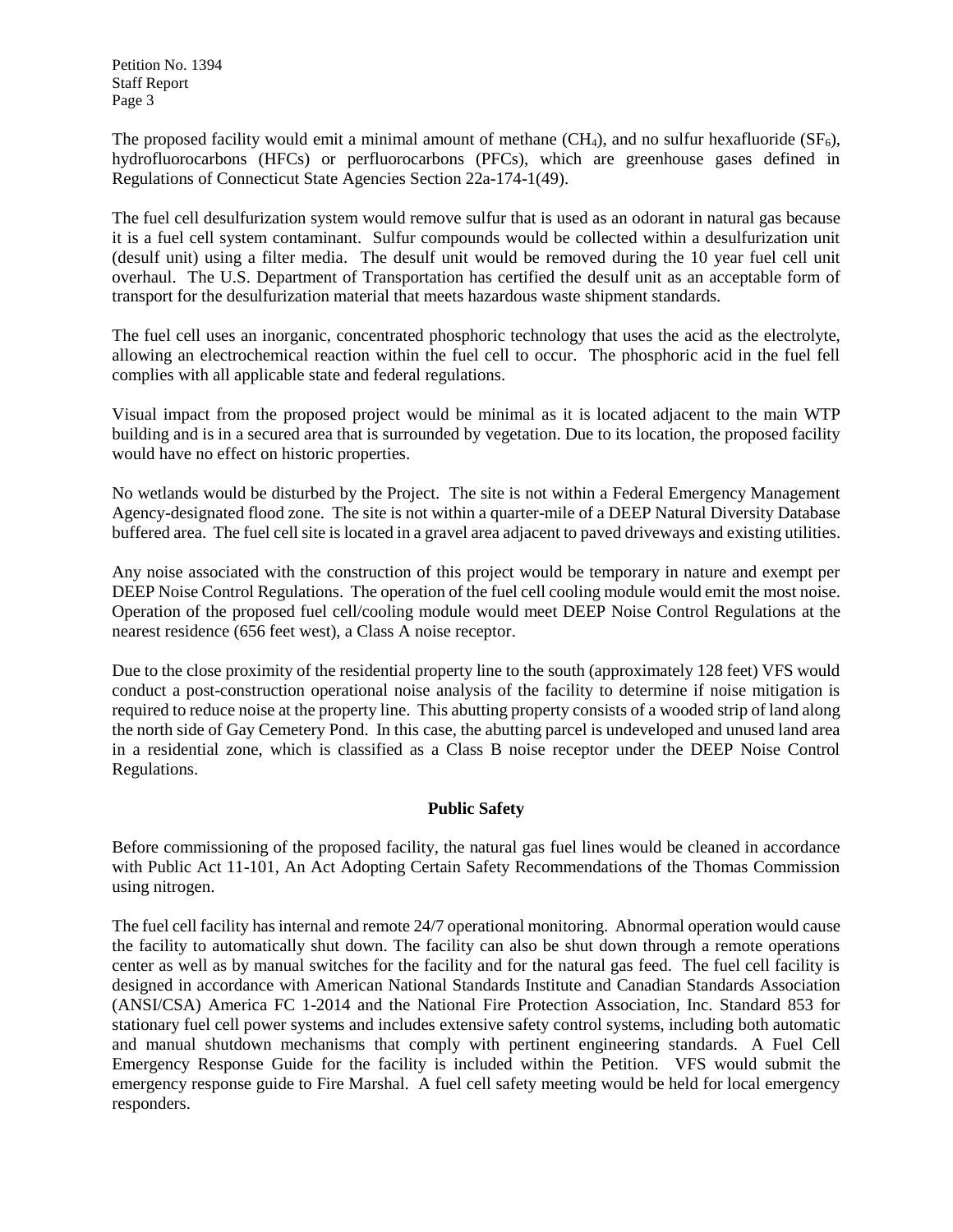The fuel cell system is controlled electronically and has internal sensors that continuously measure system operation. If safety circuits detect a condition outside normal operating parameters, the fuel supply is stopped and individual system components are automatically shut down.

The fuel cell is within the fenced, secured WTP facility and is located in a restricted, low traffic area. Bollards would be installed to protect the gas interconnection pad.

#### **Conclusion**

The project is a distributed energy resource with a capacity of not more than sixty-five megawatts, meets air and water quality standards of the DEEP, and would not have a substantial adverse environmental effect. It would reduce the emission of air pollutants that contribute to smog and acid rain, and to a lesser extent, global climate change, and furthers the State's energy policy by developing and utilizing renewable energy resources and distributed energy resources.

#### **Recommendation**

If approved, staff recommends the following conditions:

- 1. Approval of any minor project changes be delegated to Council staff; and
- 2. Submit a copy of the post-construction facility operational noise study.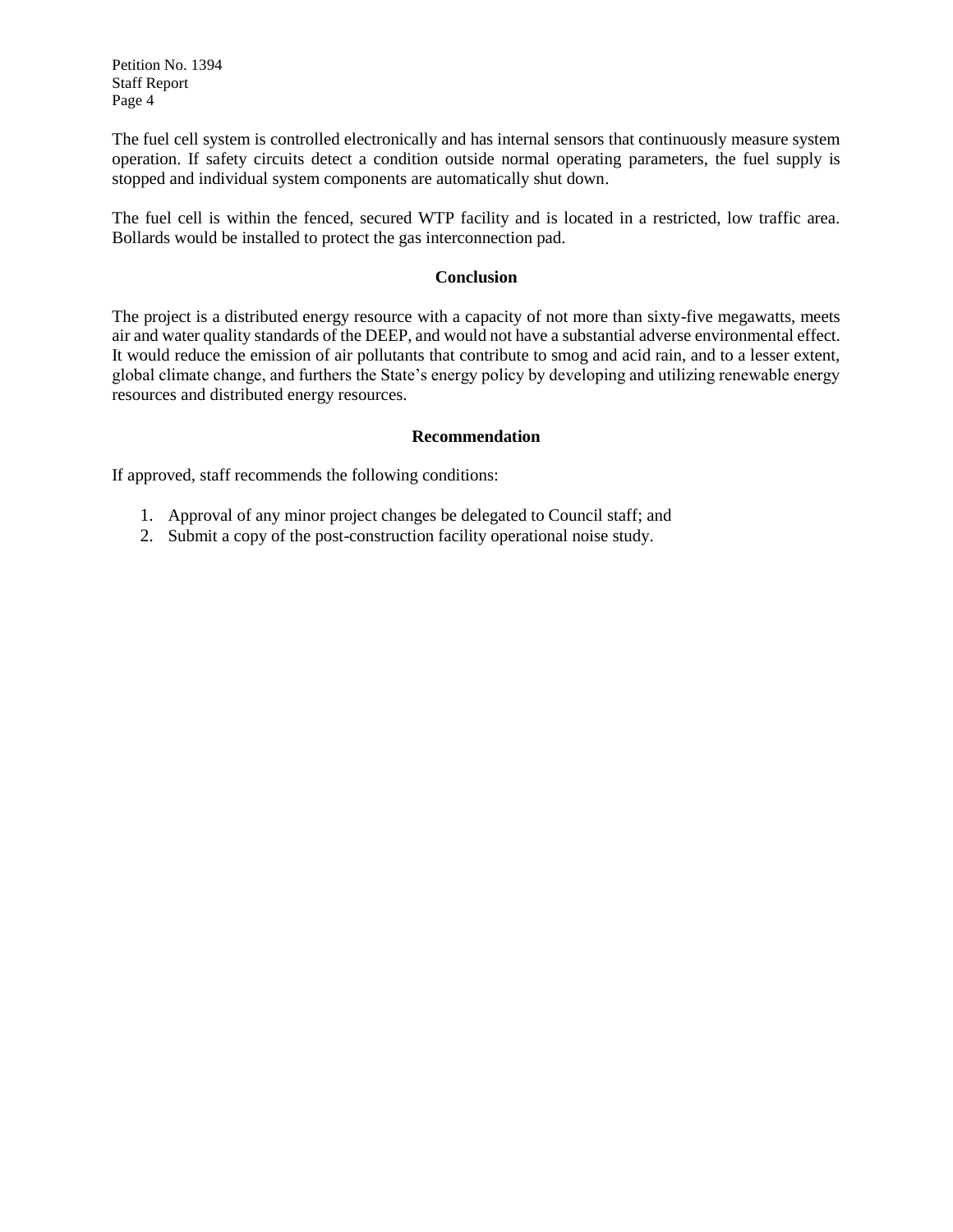# **Fuel Cell Location**